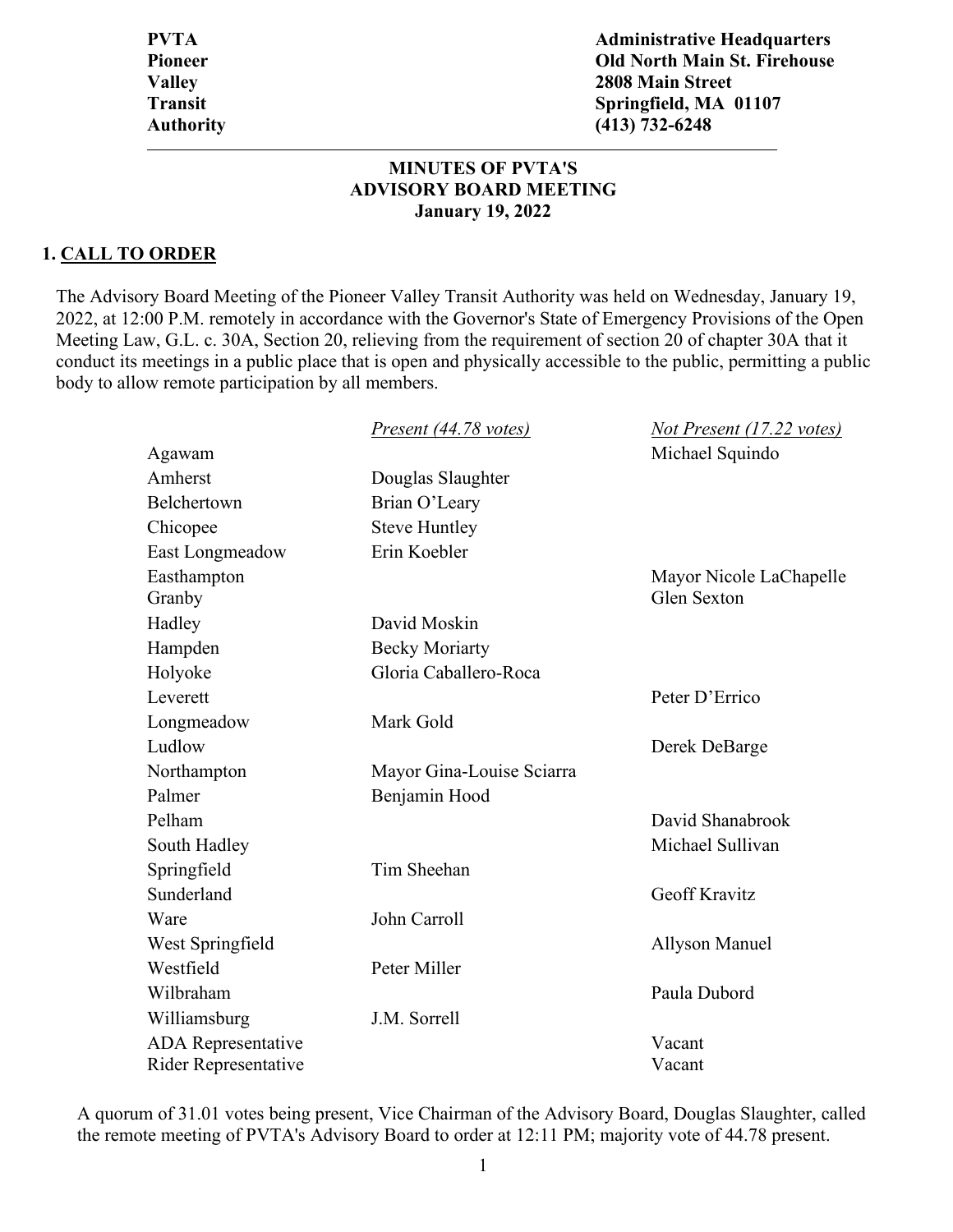## **2. PUBLIC COMMENT**

Vice Chairman Slaughter asked if any members of the public would like to make a public comment. No public comments were made.

### **3. APPROVAL OF MINUTES**

Vice Chairman Slaughter asked for a motion from the Advisory Board to approve the meeting minutes from the November 17, 2021, Regular Advisory Board Meeting.

**Motion**: Moved and seconded (O'Leary/Sorrell) to approve the meeting minutes from the November 17, 2021, Regular Advisory Board Meeting.

Vice Chairman Slaughter asked if the Board had any discussion. Hearing none; asked for a roll call vote to approve the minutes.

*Yes No Abstained* 

| Agawam               |                       |                       |
|----------------------|-----------------------|-----------------------|
| Amherst              | Douglas Slaughter     |                       |
| Belchertown          | Brian O'Leary         |                       |
| Chicopee             | <b>Steve Huntley</b>  |                       |
| East Longmeadow      | Erin Koebler          |                       |
| Easthampton          |                       |                       |
| Granby               |                       |                       |
| Hadley               | David Moskin          |                       |
| Hampden              | <b>Becky Moriarty</b> |                       |
| Holyoke              |                       | Gloria Caballero-Roca |
| Leverett             |                       |                       |
| Longmeadow           | Mark Gold             |                       |
| Ludlow               |                       |                       |
| Northampton          |                       |                       |
| Palmer               | Benjamin Hood         |                       |
| Pelham               |                       |                       |
| South Hadley         |                       |                       |
| Springfield          | Tim Sheehan           |                       |
| Sunderland           |                       |                       |
| Ware                 | John Carroll          |                       |
| West Springfield     |                       |                       |
| Westfield            | Peter Miller          |                       |
| Wilbraham            |                       |                       |
| Williamsburg         | J.M. Sorrell          |                       |
| ADA Representative   |                       |                       |
| Rider Representative |                       |                       |
|                      |                       |                       |

Motion passed by a vote of 37.36 with one abstention.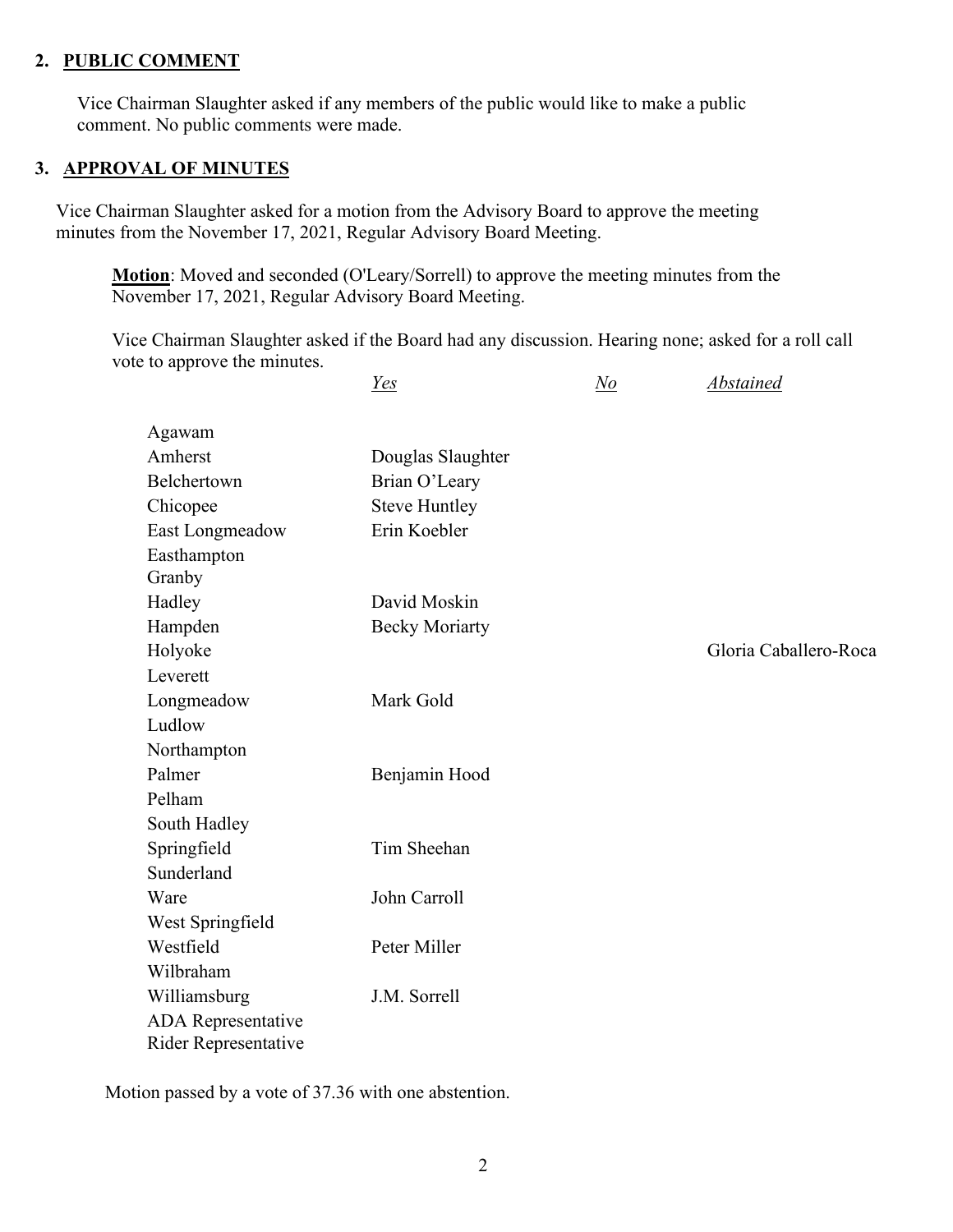## **4. REPORT OF THE FINANCE & AUDIT COMMITTEE**

Doug Slaughter, Chairman of the Finance & Audit Committee, reported that the Committee met remotely on Tuesday, January 18, 2022. The Committee received a detailed 5-Month Budget to Actual Report from Chief Financial Officer, Lisa Seymour. The Committee voted to approve the minutes of September 20, 2021 and voted to approve PVTA's FY 22 Budget Amendment and recommend adoption to the full Board.

PVTA's FY22 Amended Budget is reflective of an additional \$3.5 million in State Contract Assistance that was awarded to the RTA's. PVTA's share of that award is \$939,567.

This Budget also includes newly awarded Mobility Management and Beyond ADA operating carryover funds from FY21 that are awarded at 100% rather than the usual 50% operating award.

The expenses for the communities participating in the Beyond ADA Program increased to accommodate the 100% funding level.

The Brennan Express, Northampton to Springfield via the Holyoke Mall grant award is also reflected on this budget.

These awards decrease the amount of funds required from the CARES Act to balance the budget.

The Advertising budget was increased by \$5,000 to better reflect the ending revenue in FY21 of \$242,939 according to the audited financial statements.

Vice Chairman Slaughter asked for a motion from the Advisory Board to accept the report of the Finance & Audit Committee.

**Motion**: Moved and seconded (O'Leary/Sheehan) to accept the report of the Finance and Audit Committee.

Vice Chairman Slaughter asked if the Board had any discussion. Hearing none; asked for a roll call vote.

*Yes No Abstained* 

| Agawam<br>Amherst      |                       |
|------------------------|-----------------------|
|                        | Douglas Slaughter     |
| <b>Belchertown</b>     | Brian O'Leary         |
| Chicopee               | <b>Steve Huntley</b>  |
| <b>East Longmeadow</b> | Erin Koebler          |
| Easthampton            |                       |
| Granby                 |                       |
| Hadley                 | David Moskin          |
| Hampden                | <b>Becky Moriarty</b> |
| Holyoke                | Gloria Caballero-Roca |
| Leverett               |                       |
| Longmeadow             | Mark Gold             |
| Ludlow                 |                       |
| Northampton            |                       |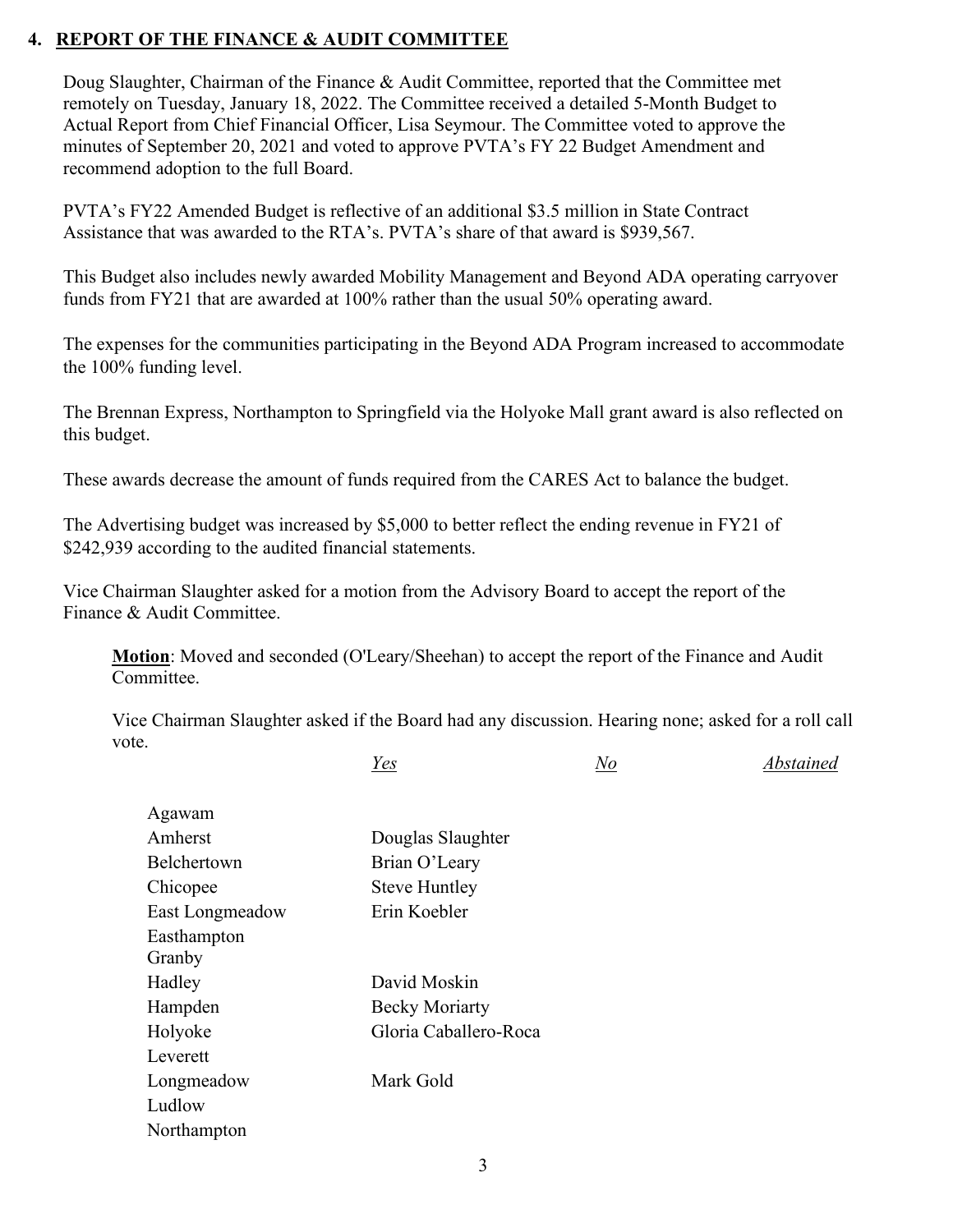| Palmer                    | Benjamin Hood       |
|---------------------------|---------------------|
| Pelham                    |                     |
| South Hadley              |                     |
| Springfield               | Tim Sheehan         |
| Sunderland                |                     |
| Ware                      | John Carroll        |
| West Springfield          |                     |
| Westfield                 | Peter Miller        |
| Wilbraham                 |                     |
| Williamsburg              | <b>J.M.</b> Sorrell |
| <b>ADA</b> Representative |                     |
| Rider Representative      |                     |

Motion passed by a vote of 44.78.

## **5. APPROVAL OF PVTA'S FY22 BUDGET AMENDMENT**

Vice Chairman Slaughter asked the Board if there were any questions on PVTA's FY22 Budget Amendment. Hearing none, Vice Chairman Slaughter asked for a roll call vote to approve PVTA's FY22 Budget Amendment. *Yes No Abstained* 

| Agawam                |                       |  |
|-----------------------|-----------------------|--|
| Amherst               | Douglas Slaughter     |  |
| Belchertown           | Brian O'Leary         |  |
| Chicopee              | <b>Steve Huntley</b>  |  |
| East Longmeadow       | Erin Koebler          |  |
| Easthampton<br>Granby |                       |  |
| Hadley                | David Moskin          |  |
| Hampden               | <b>Becky Moriarty</b> |  |
| Holyoke               | Gloria Caballero-Roca |  |
| Leverett              |                       |  |
| Longmeadow            | Mark Gold             |  |
| Ludlow                |                       |  |
| Northampton           |                       |  |
| Palmer                | Benjamin Hood         |  |
| Pelham                |                       |  |
| South Hadley          |                       |  |
| Springfield           | Tim Sheehan           |  |
| Sunderland            |                       |  |
| Ware                  | John Carroll          |  |
| West Springfield      |                       |  |
| Westfield             | Peter Miller          |  |
| Wilbraham             |                       |  |
| Williamsburg          | J.M. Sorrell          |  |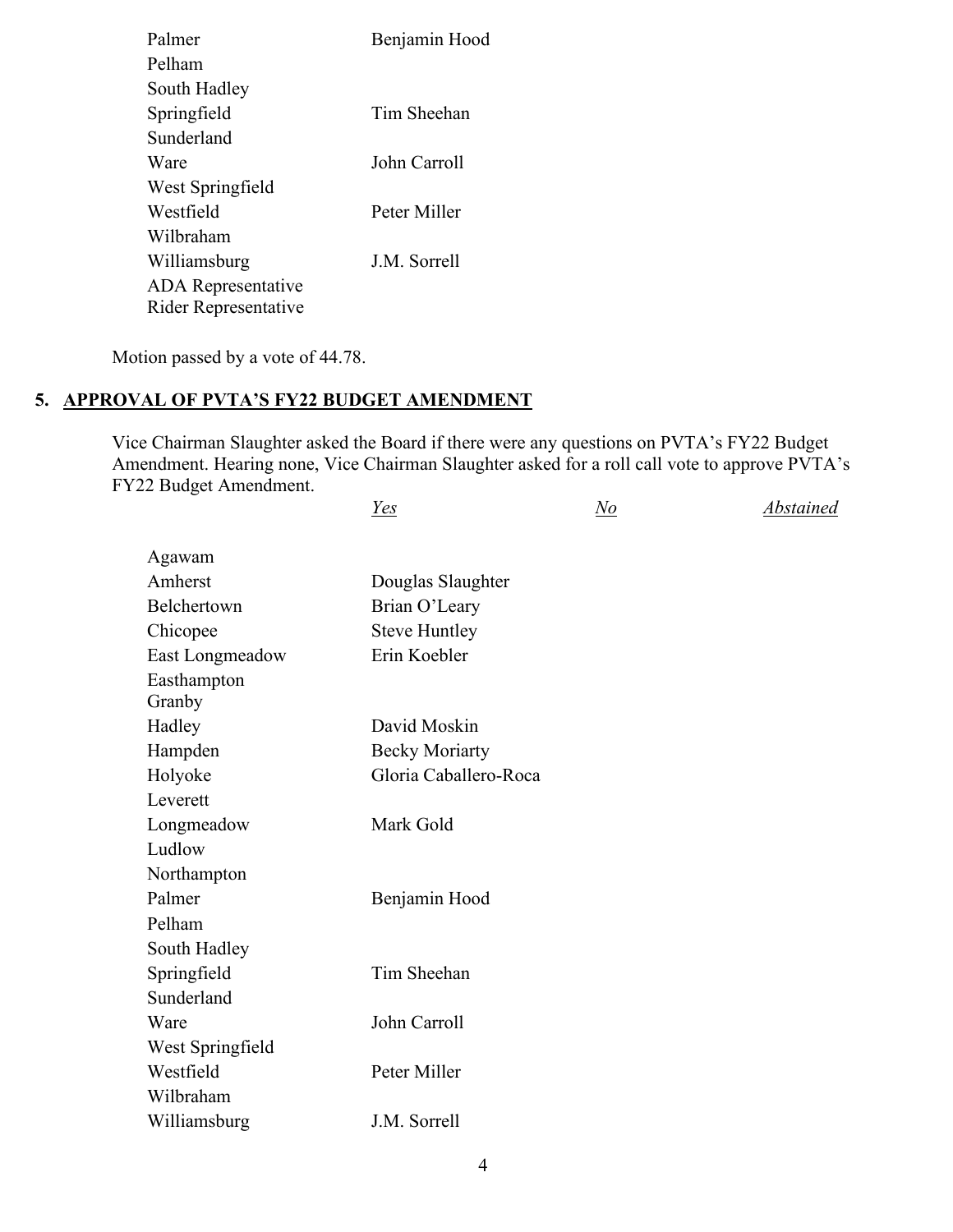ADA Representative Rider Representative

Motion passed by a vote of 44.78.

## **6. CHIEF FINANCIAL OFFICERS REPORT**

Chief Financial Officer, Lisa Seymour, reported that she had no further information to report unless the Board had any questions.

## 7. **DIRECTOR OF TRANSIT OPERATIONS REPORT**

Director of Transit Operations, Paul Burns, reported the following:

Fixed Route Ridership: Systemwide December 2021 ridership was at 448,000, up significantly from 296,000 in 2020, although still not recovered to 724,000 from 2019.

December ridership by operator was as follows:

- SATCo 269,000
- UMass 131,000
- VATCo 47,000

While December ridership was lower than October and November, this is a normal (non-covid) seasonal ridership decline similar to what we saw in the fall of 2019. UMass and VATCo showed a decrease in ridership from November to December. At the same time, SATCo ridership remained steady at about 270,000.

While paratransit ridership had been steadily recovering to just over 60% of pre-pandemic levels through the month of October, ridership declined slightly by the end of December to 56.1% of prepandemic levels. This is largely due to normal seasonal ridership variations.

Service Updates: As previously discussed, we will need to adjust the R10 routing on East Mountain Road as our newer vehicles will not be able to service this portion of the route due to height restrictions on the bridge at the beginning of East Mountain Road. We anticipate ending service to this portion of the route with fixed-route vehicles by the end of March 2022. While the impact is on a relatively small number of riders and thus does not require public hearings, we will be conducting a virtual listening session on January 27, 2022 to solicit feedback from affected parties. We will also be distributing surveys on the route and at the hospital to assess the impact of this change on passengers in the area.

PVTA has implemented some service adjustments related to the staffing shortage: VATCO (effective date 11/1/2021):

| Route Affected   Change |                                                                 |
|-------------------------|-----------------------------------------------------------------|
| R44, R41, 39E           | Will operate between 7 AM -7 PM only                            |
| <b>B48</b>              | B48 frequency changes from every 30 min to hourly (on the hour) |
| <b>B43</b>              | B43 reduce freq. to every 30 min between 7 AM and 1 PM          |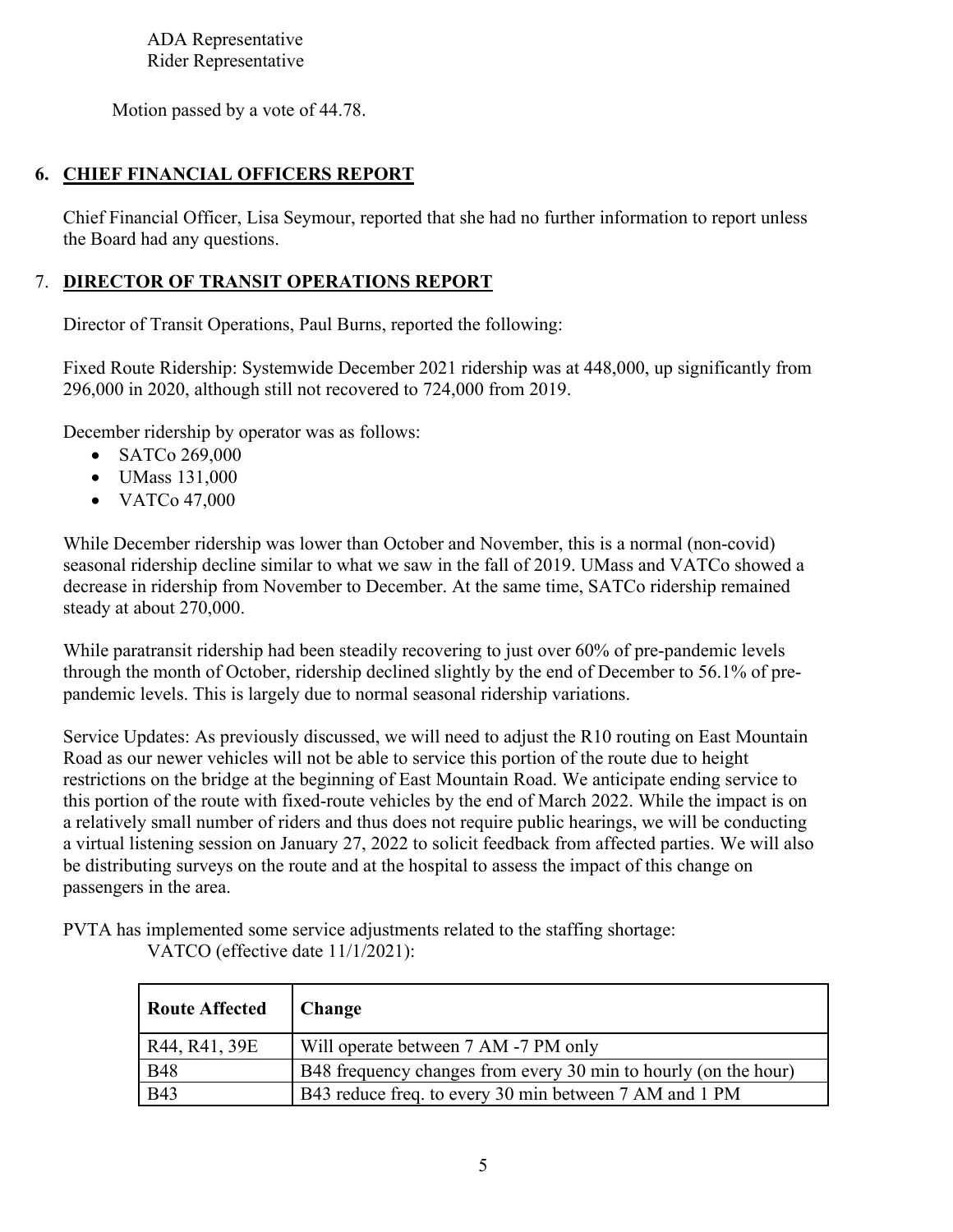SATCO (effective date 12/12/2021):

| <b>Route Affected</b>       | Change                                                                                                                                |
|-----------------------------|---------------------------------------------------------------------------------------------------------------------------------------|
| T23, T24, T5<br>T1, T3, T20 | Consolidation of school trippers, including replacing some trippers<br>with modified service on fixed routes in the appropriate areas |
| G2E                         | Suspension of service on this route in its entirety                                                                                   |
| <b>B6</b>                   | Frequency reduction from every 20 minutes to every 30                                                                                 |
| B7                          | Frequency reduction from every 15 minutes to every 20                                                                                 |
| X90                         | Changed to hourly service with some reduction in frequency                                                                            |

MV (Effective 11/1/2021):

ADA trips are being prioritized, with Dial-A-Ride trips being subject to daily caps as needed to ensure ADA trips are not missed. We are also temporarily suspending the NOHO Senior Shuttle's same-day service and redesigning Survival Center trips to enhance efficiency.

# 2022 Community Transit Grant (CTGP) Program:

Beyond ADA Operating Assistance: This grant continues the program implemented previously with several area Councils on Aging, with the exception of the program in Northampton which ceased in 2021. The grant will fund the continued operation of those programs and provide funds to expand the program to Ware. While we had requested \$201,500.00 in funding, we were only awarded \$150,000.00. This will allow us to level fund existing programs while adding services in Ware. This program requires a 50% local funding match.

Travel Training: This grant will continue the current program and continues funding for a second travel trainer. We had requested \$108,240.00 for this program and were awarded those funds. This program is subject to a 20% funding match.

Buy Replacement Van: We were awarded \$886,536.00 to purchase fourteen (14) Type-E vehicles to replace aging paratransit vans.

# **8. ADMINISTRATOR'S REPORT**

Administrator Sandra Sheehan reported the following:

MassDOT issued the report to the Legislature on the Performance of the Regional Transit Authorities for FY21. This report provides comprehensive information on how the 15 RTAs have addressed the changes in travel patterns during the pandemic. As you know, MassDOT and each RTA signed an MOU on Ridership and Performance, not surprising, none of the RTAs met its ridership targets for FY21. The report indicates that ridership reflects serving essential workers who continued working in person throughout the pandemic and those who are primarily low income who rely on the bus system to access jobs, medical appointments, and retail.

MARTA held a meeting on December  $20<sup>th</sup>$  with Secretary Tessler to discuss the workforce shortage and the budget for FY23. MassDOT is working with the Office of Performance Management and Innovation (OPMI) and the RTAs on a research project that takes a deeper dive into the workforce issue, in particular the hiring and retention problems facing both the MBTA and the RTAs. This research project includes conducting a survey or questionnaire to inform the research. The findings from the research will be reported at the January  $27<sup>th</sup> RTA$  Council meeting.

The RTAs for FY23 have requested an amount of \$101M in State Contract Assistance (SCA) in accordance with the RTA Task Force. This includes a base of \$94M with an increase of \$3.5M in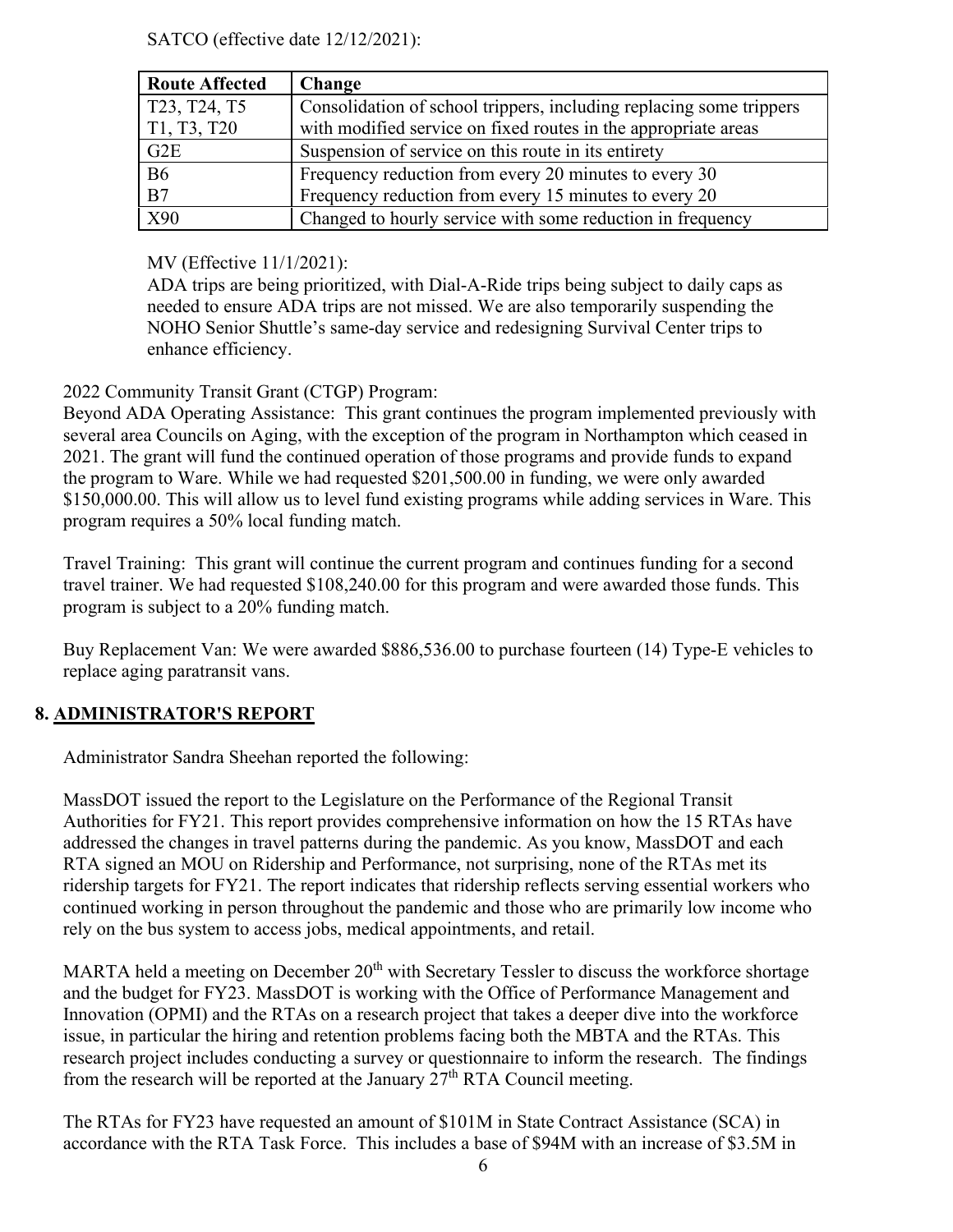lieu of CPI recognizing inflation has increased substantially and its greatly affecting fuel prices, fluids, parts, all insurance coverage, and all other expenses associated with operations. An additional \$3.5M is being requested to address workforce retention and development. This will allow each RTA to implement strategies to meet the current needs now and into the future. This includes, CDL training, passenger designation training, wages during training, testing fees, recruiting activities, promotional materials, etc.

There are not enough workers to keep the systems running at normal levels. Labor shortages are plaguing public transportation systems in nearly every city in the country, disrupting critical support systems and complicating the recovery of the public transit industry that has struggled with ridership during the pandemic. This is raising new challenges for all the systems on how best to deliver service to changing travel patterns but, with the need to continue to serve those who rely on the bus system. PVTA staff, working with PVPC, is constantly monitoring ridership trends and travel patterns to be responsive to the needs of our communities.

PVTA has adopted the revised CDC recommendations which reduced isolation time from 10 days to 5 days for those who test positive with asymptomatic or resolving COVID symptoms. After that time, they're required to wear a mask when around others for five additional days. PVTA has continued to provide COVID-19 testing for employees at the Cottage Street facility with the intent of preventing further service reductions. PVTA continues to closely monitor staffing levels.

PVTA and its contracted operators have been closely following the development regarding the OSHA vaccination requirement for large employers. On January 13<sup>th</sup>, the US Supreme Court blocked the Biden Administration from enforcing the requirement that employees at large businesses be vaccinated against COVID-19 or undergo weekly testing and wear a mask on the job.

Triennial Review documents are due on the  $21<sup>st</sup>$ . Staff has been working these past few weeks gathering the data and requested documents.

## **9. NEW BUSINESS**

Vice Chairman Slaughter reported that there is no new business to discuss.

### **10. OLD BUSINESS**

Vice Chairman Slaughter reported that there is no old business to discuss.

#### **11. ADJOURNMENT**

Vice Chairman Slaughter asked for a motion to adjourn.

**Motion**: Moved and seconded (O'Leary/Sorrell) to adjourn.

Vice Chairman Slaughter asked if the Board had any discussion. Hearing none; asked for a roll call vote.

|             | <u>Yes</u>           | N o | Abstained |
|-------------|----------------------|-----|-----------|
| Agawam      |                      |     |           |
| Amherst     | Douglas Slaughter    |     |           |
| Belchertown | Brian O'Leary        |     |           |
| Chicopee    | <b>Steve Huntley</b> |     |           |
|             |                      |     |           |